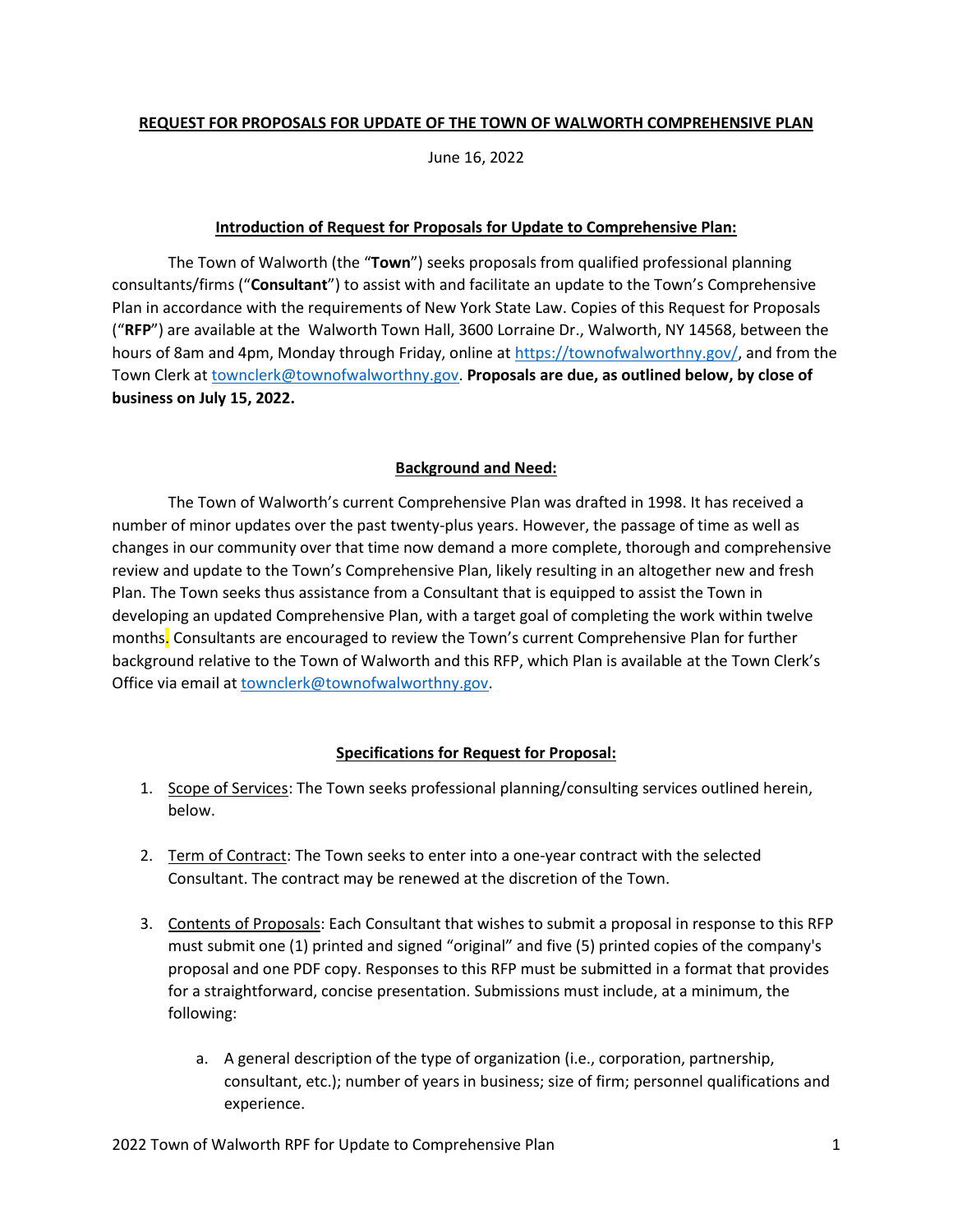- b. Organizational chart showing key personnel who will be working with the Town of Walworth.
- c. Résumés of key personnel including educational qualifications and professional experience and accomplishments, specifically on their work relating to planning as it concerns the Scope of Services requested via this RFP, including developing and updating comprehensive plans for towns in New York.
- d. Any additional description/documentation of ability, experience, and expertise offered by the Consultant relevant to the Scope of Services requested via this RFP.
- e. Examples of and references (including contact information) for similar projects performed during the past five (5) years.
- f. Any examples of successful facilitation and/or mediation of controversial issues raised as part of a comprehensive plan update process.
- g. Any current or recent experience with the Town or towns in the County of Wayne and how that familiarity could impact (favorably or otherwise) the process.
- h. Any unique technology that may be used in completing the Work.
- i. Information on the circumstances and status of any disciplinary action taken or pending against the firm during the past five (5) years with State regulatory bodies or professional organizations.
- j. Indication of any resources/documents/assistance you will require from the Town.
- k. A proposed schedule for delivery of services, identifying key benchmarks in the process, with a target of 12 months to completion.
- l. Detail the price for the services requested and offered. Details, itemization and pricing/service options are encouraged and welcomed.
- m. Any other details relevant to this RPF.
- 4. Rejection of Proposals: This RFP is not an offer. The Town of Walworth reserves the right to reject any or all proposals received as it, in its sole discretion, deems appropriate.
- 5. Evaluation of Proposals: The Town will evaluate the responses to the RFP based upon all relevant information, including the information requested and provided in response to this RFP. The Town reserves the right to exercise its discretion in selecting the proposal that best satisfies the interests of the Town of Walworth, including that the award of any contract may not necessarily be on the basis of price or any other single factor. The Town reserves to the right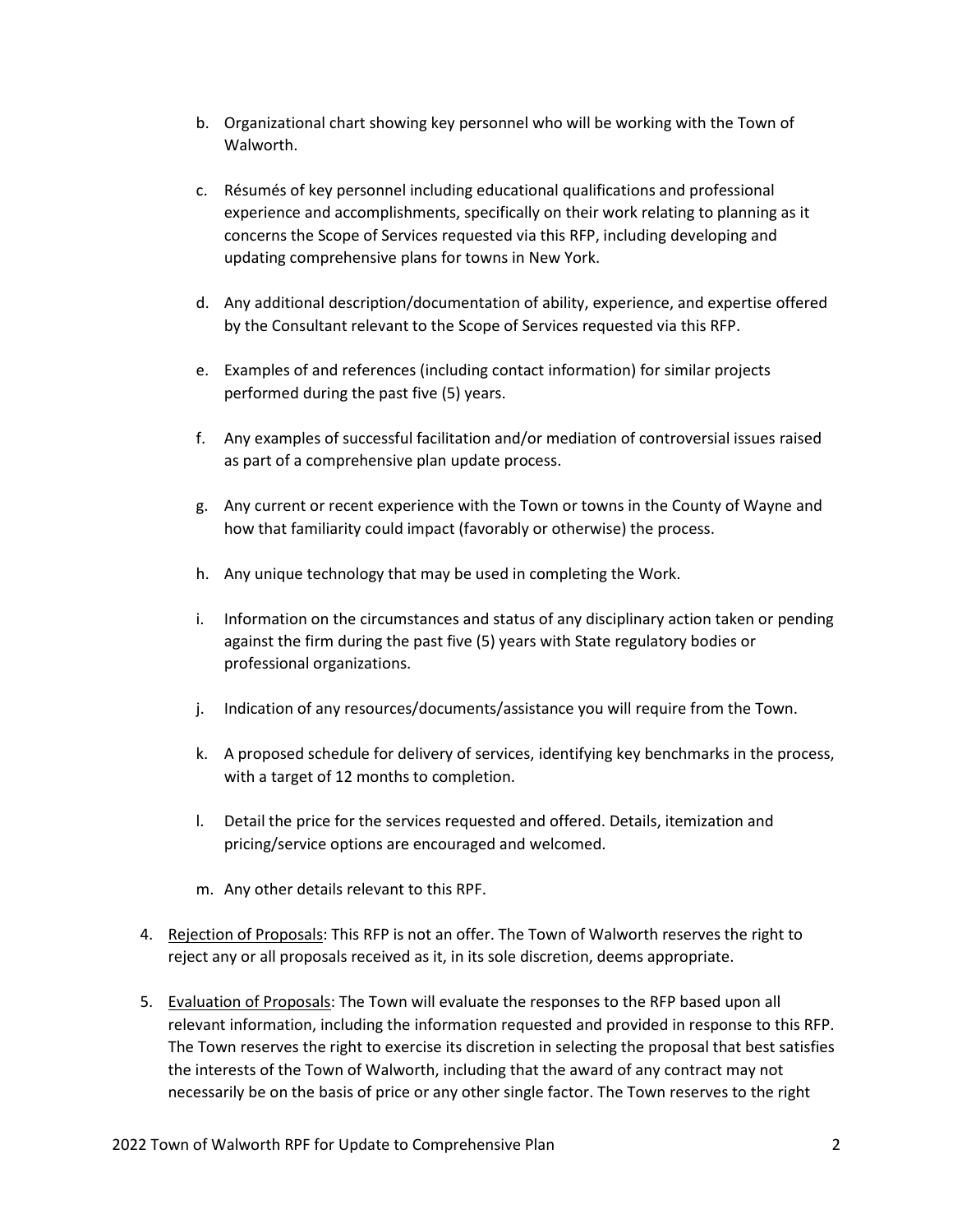issue additional solicitations for proposals and to negotiate prices and contract terms. Consultants may be asked to participate in an interview. Final fees will be negotiated with the most qualified firm and shall be based upon a scope of services mutually agreed upon between the Town Board and the selected Consultant.

- 6. Deadline: **One (1) printed and signed "original" and five (5) printed copies of the company's proposal and one PDF copy of the written proposal shall be submitted by July 15, 2022.** Proposals shall be mailed or delivered to the Town of Walworth Town Clerk via physical mail at: Town of Walworth, 3600 Lorraine Dr., Walworth, NY 14568, Attention: Town Clerk and via electronic mail at: [townclerk@townofwalworthny.gov.](mailto:townclerk@townofwalworthny.gov)
- 7. Information: Any questions should be addressed via email to the Town Supervisor at [supervisor@townofwalworthny.gov](mailto:supervisor@townofwalworthny.gov) at least five days prior to the submission deadline.

### **Summary Scope of Services Sought:**

The Town seeks a Consultant that will provide the appropriate skills, services and deliverables necessary for a full update to the Town's Comprehensive Plan, in compliance with NY State requirements and consistent with the goals of the Town (the "Work"), including, but not limited to:

- 1. Meeting and coordinating with the Town, including various Boards of the Town, committees, Town Officials, and Town employees in order to facilitate completion of the Work, including developing and refining goals, policies, visions, objectives, etc. consistent with an updated Comprehensive Plan appropriate for the Town of Walworth, recognizing and respecting the unique aspects of the Town;
- 2. Engaging/educating/meeting with members of the community/public and any other important stakeholders relative to the Work, including attending/organizing/facilitating public hearings and preparing presentations for the public;
- 3. Attending public meetings of Boards of the Town necessary to complete the Work, including upon request of the Town;
- 4. Assessing the existing Zoning Map and Comprehensive Plan of the Town Walworth as a basis for producing an updated Comprehensive Plan;
- 5. Developing and providing a plan/outline and schedule of the steps/procedures needed to accomplish the Work, inclusive of committee/Board/public meetings, data updates and assessment, community outreach, hearings required, drafting, review and revision, final development, approval, distribution and implementation steps, etc.;
- 6. Producing a preliminary draft outline of the proposed updated Comprehensive Plan;